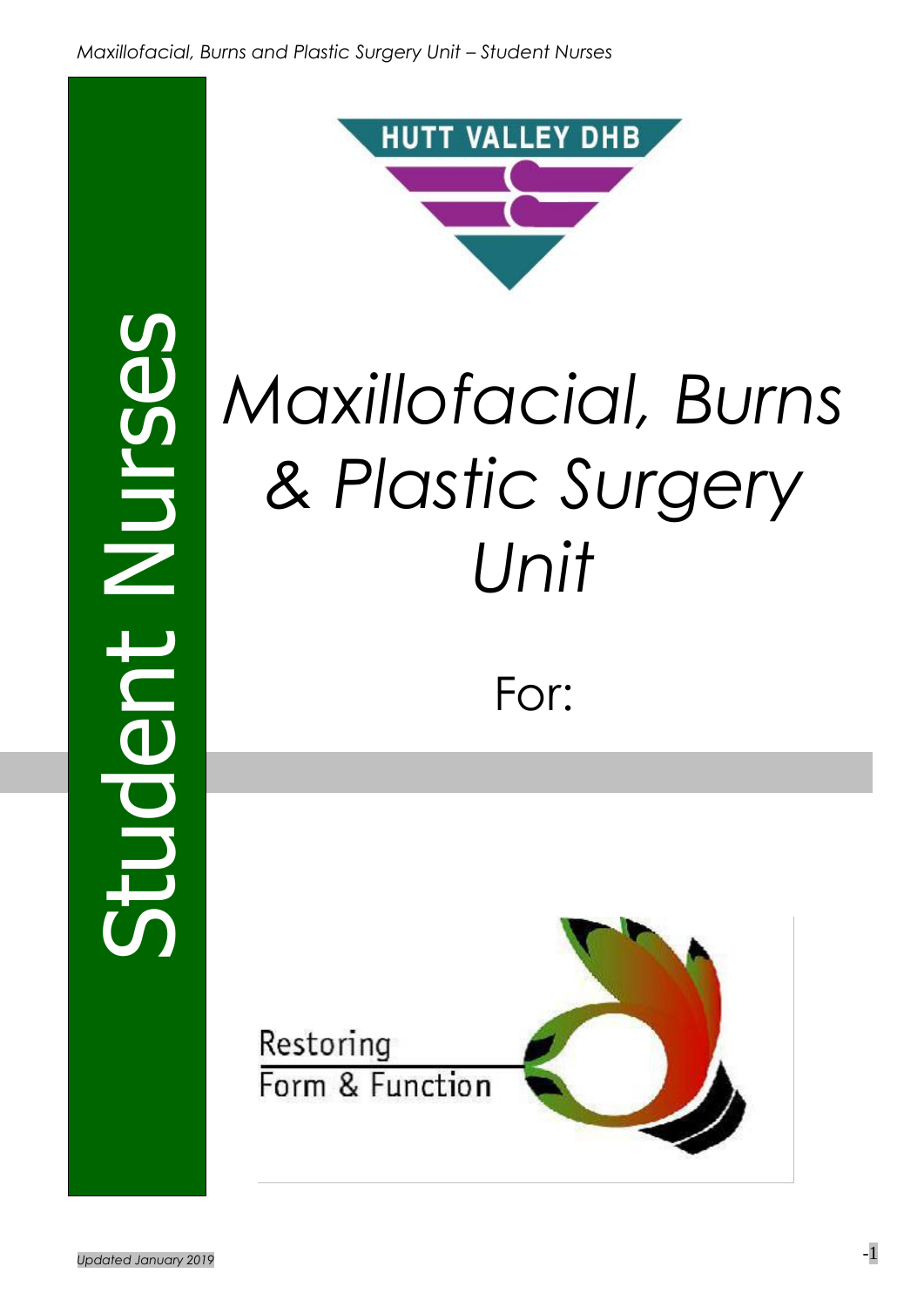### **The Burns and Plastics Unit**

The Maxillofacial, Burns and Plastics Unit at Hutt Valley District Health Board currently serves a population of approximately one million people in the wider geographical region of the lower North Island (six region DHBs) and the top of the South Island (Nelson-Marlborough DHB). This regional service provides both inpatient and outpatient facilities for the region.

Reconstructive Plastic Surgery is a specialized area of surgery dedicated to the restoration of function and correction of deformities resulting from congenital defects, cancers, and trauma including burns.

Patients are admitted in the service for a variety of conditions, which include:

### *Trauma*

- **D** Burns
- Soft tissue injuries & major lacerations
- Major skin and tissue loss
- Hand trauma including neurovascular injury and implantation
- Maxillofacial trauma and reconstruction

### *Cancer*

- □ Skin Cancer
- Head and neck cancer
- Post-surgical reconstruction e.g. following mastectomy

### Welcome!! We are looking forward to working with you!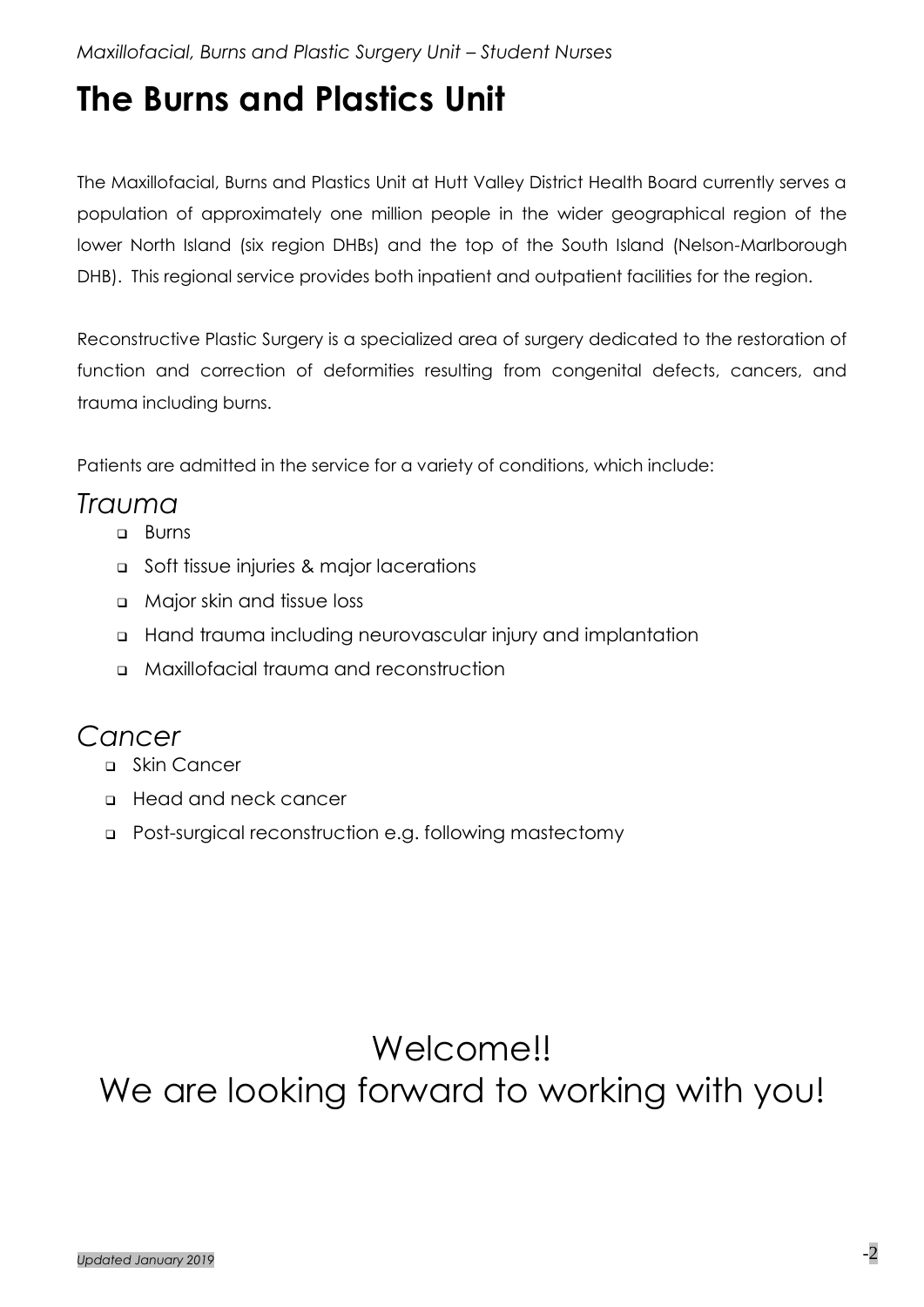# **Contacts**

| <b>Plastic Surgery</b> |                 | 570 9043    |                                        |
|------------------------|-----------------|-------------|----------------------------------------|
| Unit (PSU)             |                 |             |                                        |
|                        |                 |             |                                        |
| <b>Clinical Nurse</b>  | Linda           | 570 9452 or | Linda.Roeters@huttvalleydhb.org.nz     |
| Educator               | Roeters         | 5666999     |                                        |
|                        | (Mon-Wed & Fri) |             | Rebekah.Perry@huttvalleydhb.org.nz     |
| (CNE)                  | <b>Rebekah</b>  | pager 487   |                                        |
|                        | Perry           |             |                                        |
|                        | (Thursday)      |             |                                        |
| <b>Clinical Nurse</b>  | Angela          | 570 9963 or | Angela.Gillman@huttvalleydhb.org.nz    |
|                        |                 |             |                                        |
| Manager                | Gillman         | 0272165234  |                                        |
| (CNM)                  |                 |             |                                        |
|                        |                 |             |                                        |
| Associate              | Hilary          | 570 9043 or | Hilary.Neighbours@huttvalleydhb.org.nz |
| <b>Clinical Nurse</b>  | Neighbours      | 0278093937  |                                        |
|                        |                 |             |                                        |
| Manager                |                 |             |                                        |
| (ACNM)                 |                 |             |                                        |
|                        |                 |             |                                        |

Linda Roeters and Rebekah Perry (CNEs) are overall responsible for your placement in the Unit. Your preceptors will feedback your progress to CNE. Linda/Rebekah will book you into relevant clinics and also roster your shifts while in the unit. Please contact Linda prior to commencing your placement.

# **Your Preceptor**

During your transition placement, you will be allocated one main preceptor, this preceptor will be responsible for completing your evaluations. We will endeavor to ensure that you mainly work with this preceptor. However, due to shift work this is not always possible. It is **your** responsibility to ensure the nurse you are working with is aware of your objectives for the day/week. During shorter placements, you will work with a number of different nurses as all our staff work rostered and rotating shifts. You must provide evaluations and/or other paperwork to your preceptor in a timely fashion (i.e. not on the due date!!). You preceptor will not complete any evaluations if you give it to them on your last days in the unit.

If you have any concerns or questions do not hesitate to contact Linda, Rebekah, Angela, or Hilary.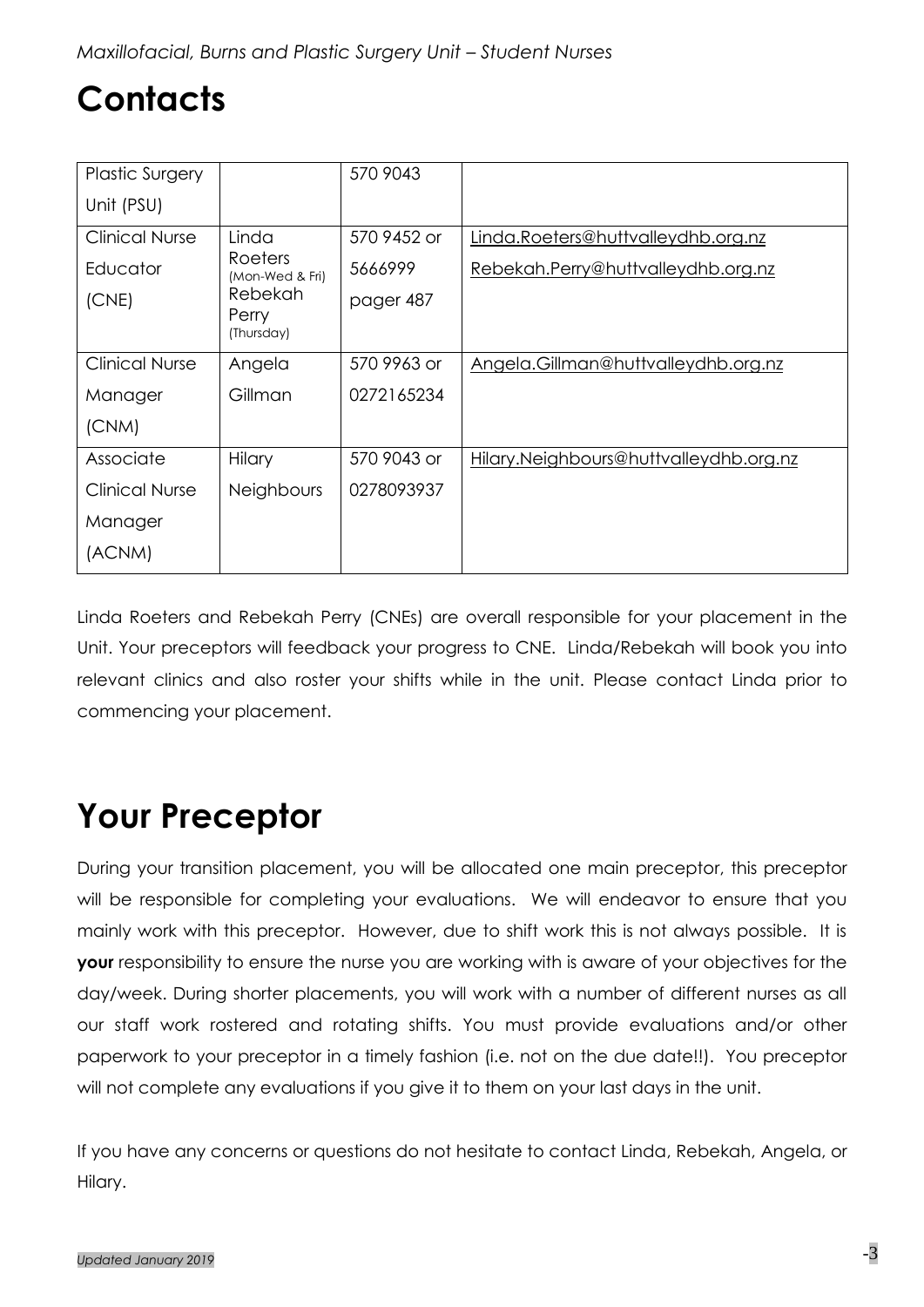# **Your Roster**

Name:

You will work with a number of different nurses during your placement, as all our staff work rostered and rotating shifts.

|                          | Mon | Tues | Wed | Thurs | Fri | Sat | Sun |
|--------------------------|-----|------|-----|-------|-----|-----|-----|
| Week<br>One<br>22nd July |     |      |     |       |     |     |     |
| Week<br>Two<br>29th July |     |      |     |       |     |     |     |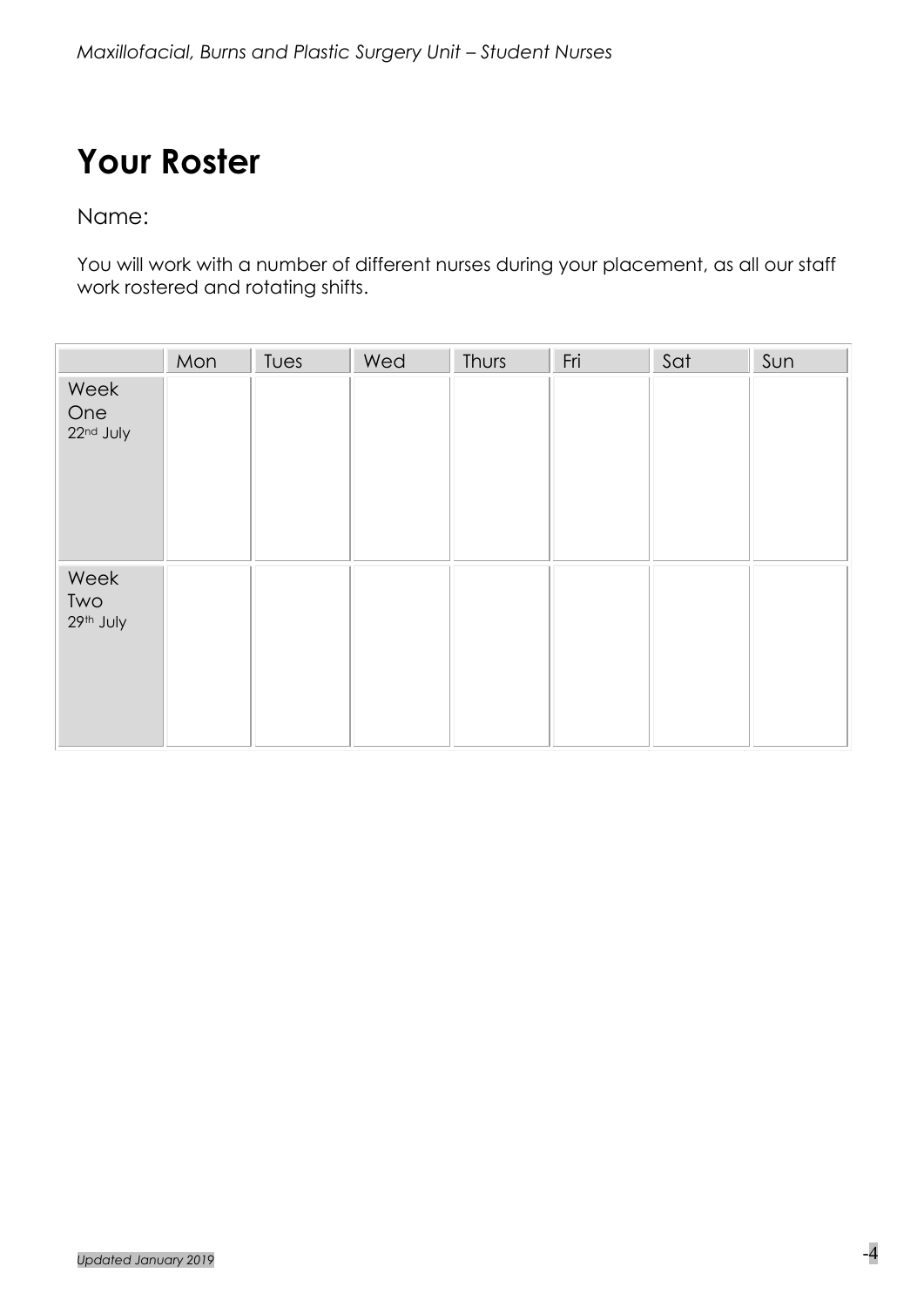*Maxillofacial, Burns and Plastic Surgery Unit - Student Nurses* 

### **Expectations of the Student Nurse while in PSU**

The shifts in the Plastic Surgery Unit are:

| Morning   | ٠ | 0645hrs to 1515hrs |
|-----------|---|--------------------|
| Afternoon |   | 1445hrs to 2315hrs |
| Night     |   | 2245hrs to 0715hrs |

We have a few expectations of student nurses working in the unit:

- $\cdot \cdot$  It is expected that you arrive on time for your shift and if you are going to be late or you are unwell and can not come to call the unit on **570 9043.**
- \* You must complete the full shift that you are allocated to work if you are unable to do so please discuss this with your nurse, preceptor or nurse educator. A lot of learning occurs at quiet times in the unit!!
- ◆ Do not swap shifts or take time off without discussing this with Linda or Rebekah (CNE) first.
- $\cdot \cdot$  It is important for your preceptor or the nurse you are working with that he/she is aware of your objectives.
- \* Due to infection control a clean uniform must be worn, long hair must be tied back and cardigans must not be worn when working in the floor.
- If you are not achieving your objectives please see Linda, Rebekah or your preceptor (before the last week in the unit).
- Please ensure all documentation you need to complete for the polytechnic/university is accomplished before the last days in the unit – your preceptor will **not** complete any paperwork that is given to him or her if it is given in the last days of your placement
- \* Student nurses will have the opportunity to participate in various exciting learning opportunities such as burns dressing, complex wound care, VAC dressings, removal of sutures and staples, and skin graft dressings, while on clinical placement.
- With the exception of year 3 transition to practice nursing students, no students will be allowed to participate in IV therapy during this placement.
- \* Please complete the following form and return to Linda or a senior nurse on your first day of placement.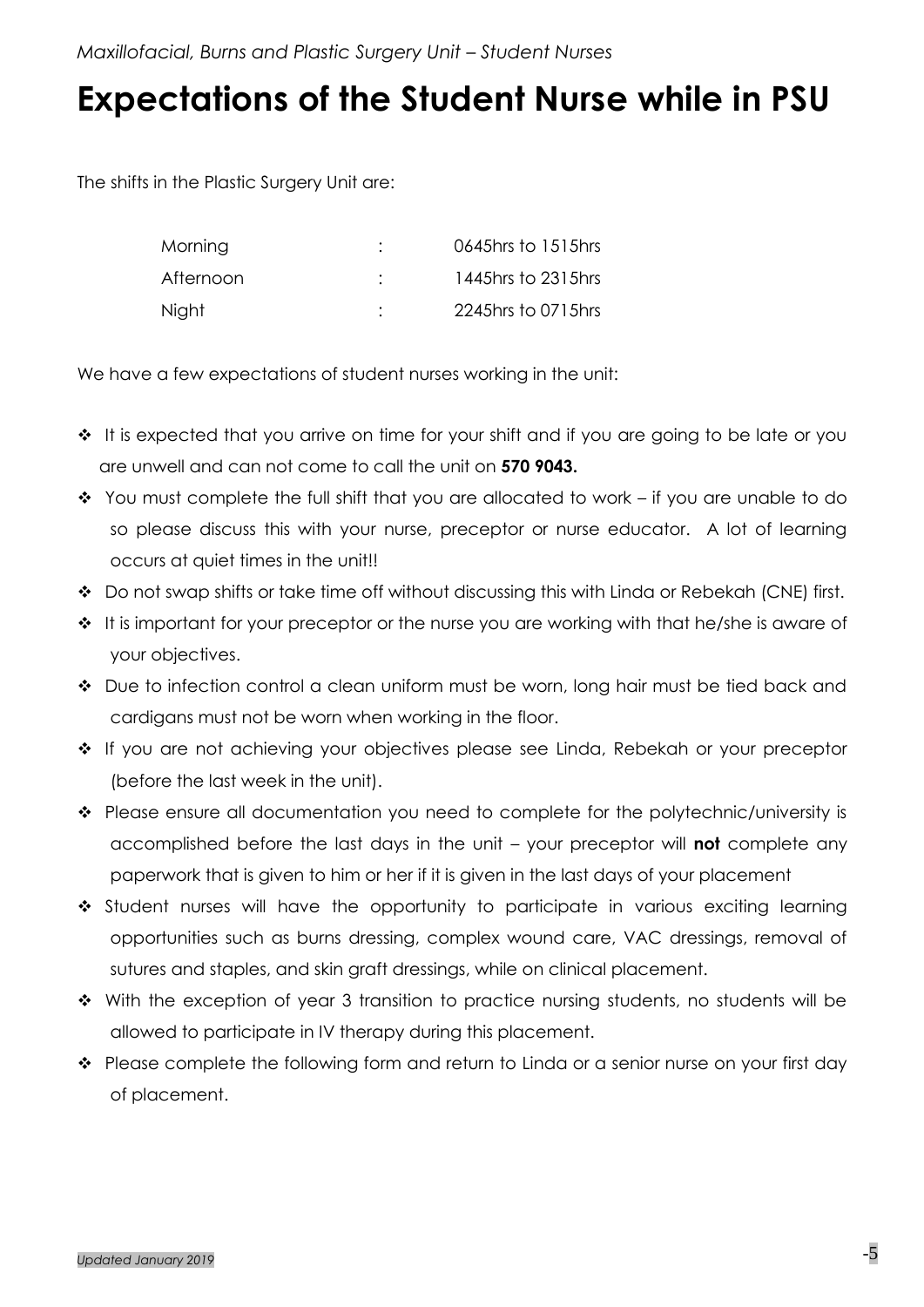# Student Contact Details for Plastic Surgery Unit Ward

#### **Contact details**

The nurses on the ward/department care about your well-being as well as your education. They will notice and be concerned if you don't arrive for a planned shift, if there is illness on the ward or in the case of an emergency. They may need to contact you to check you're okay and to let you know if there needs to be a change to your shifts.

Please could you provide the ward with your contact details and an emergency contact using the form below? **This information will be kept by a senior nurse for the length of this placement and then will be destroyed. It will not be shared with anyone else without your permission unless there is an emergency.**

| Your Name              |  |
|------------------------|--|
|                        |  |
| Your Home              |  |
| Phone number           |  |
| Your mobile            |  |
| phone number           |  |
| Name of emergency      |  |
| Contact & relationship |  |
| Phone number           |  |
| of emergency contact   |  |

#### **Contacting your Tutor/CTA**

From time to time the staff on the ward may need to contact your tutor regarding your progress, for support or in the case of problems.

Please could you supply the contact details for the tutor/CTA that will be supporting you during this placement, in the form below?

| Name of Tutor/CTA             |  |
|-------------------------------|--|
| Phone number for<br>Tutor/CTA |  |

**Please complete a new form before each new placement and give it to the senior nursing staff at the beginning of your placement.**

Thank you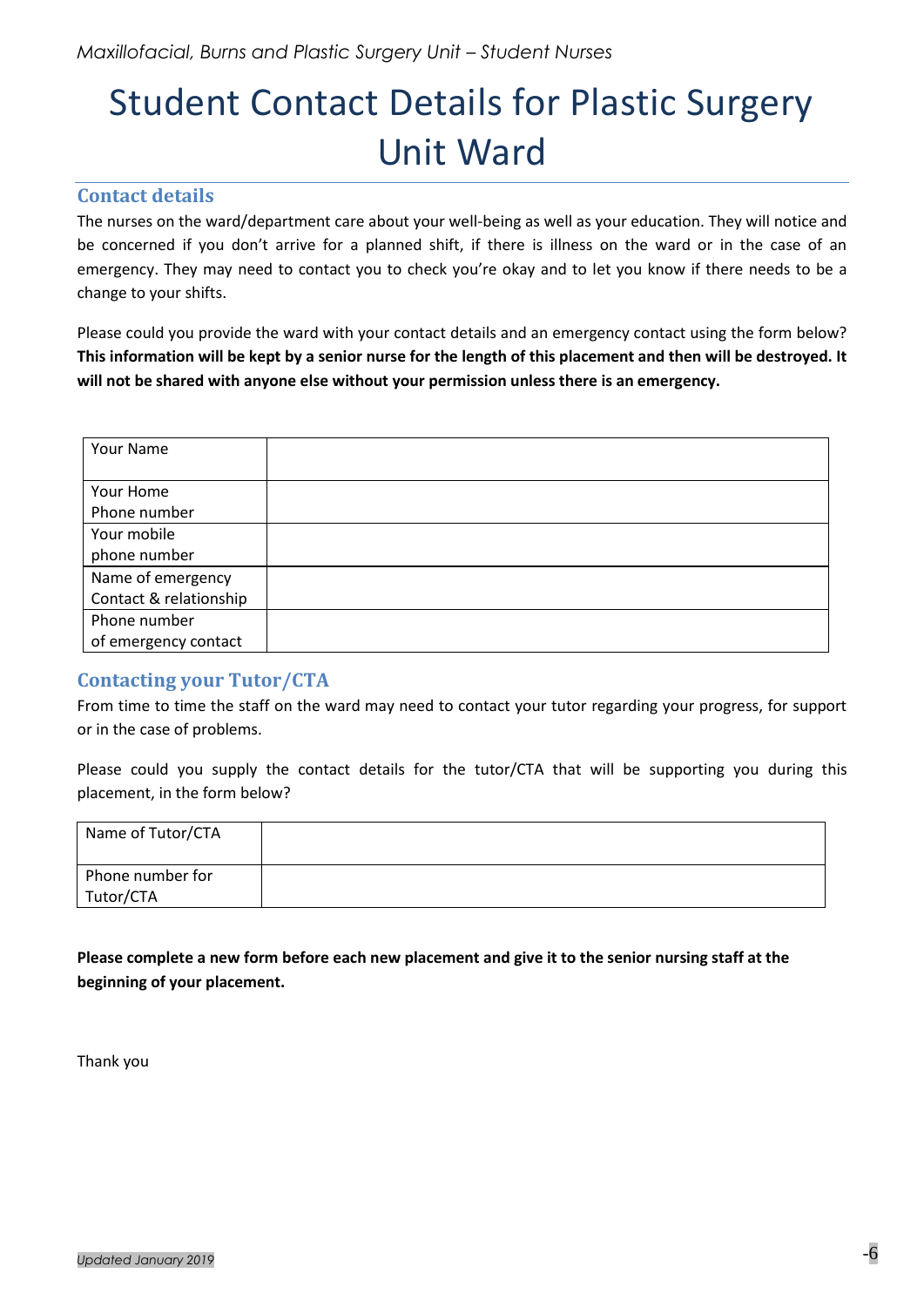# **Treasure Hunt**

This list is designed to help you become familiar with the environment, but is by no means exhaustive of all the things you will be required to locate.

| <b>DRUG ROOM</b>                | <b>DIRTY UTILITY</b>       | <b>EMERGENCY</b>             |
|---------------------------------|----------------------------|------------------------------|
| $\Box$ "Notes on injectable     | $\Box$ Bio hazard bags     | $\Box$ Resuscitation trolley |
| drugs"                          | $\Box$ Alginate linen bags | $\Box$ Anaphylaxis kit       |
| $\Box$ IV medications           | $\square$ Bottles/pans     | □ Naloxone kit               |
| $\Box$ Oral medications         | $\Box$ Linen bags          | $\Box$ ENT emergency kit     |
| $\Box$ Controlled drugs         | $\Box$ Sharps bin          |                              |
| $\Box$ Pre-op medication list   |                            |                              |
| $\Box$ Alcohol swabs            |                            |                              |
| $\Box$ IV syringes              |                            |                              |
| $\Box$ Intravenous fluids       |                            |                              |
| $\Box$ Suction equipment        |                            |                              |
| <b>ADMINISTRATION</b>           | <b>DRESSING PRODUCTS</b>   | <b>MISCELLANEOUS</b>         |
| $\Box$ Clinical policies &      | $\Box$ Plain gauze         | $\Box$ Manual BP machine     |
| procedure                       | $\Box$ Acti-coat           | $\Box$ Linen supplies        |
| $\Box$ Roster                   | $\Box$ Hypafix/opsite      | $\Box$ CNM office            |
| $\Box$ Photocopier              | $\Box$ Tapes               | □ CNE/ACNM office            |
| $\Box$ District nurse referrals | $\Box$ Tubigrip            | $\Box$ Staff tea room/toilet |
| $\Box$ Patient charts           | $\Box$ Combine             | $\Box$ BSL machines          |
| $\Box$ Filing cabinet with      | $\Box$ Warmed saline       | $\Box$ Tympanic thermometer  |
| patient information             | $\Box$ Sterile gloves      | covers                       |
| pamphlets                       |                            | $\Box$ Laboratory forms      |
| $\Box$ Education board          |                            | $\Box$ Lamson Tube system    |
|                                 |                            | $\Box$ Burns bathroom        |
|                                 |                            | $\Box$ Physio room           |

# **Common abbreviations used in Plastics**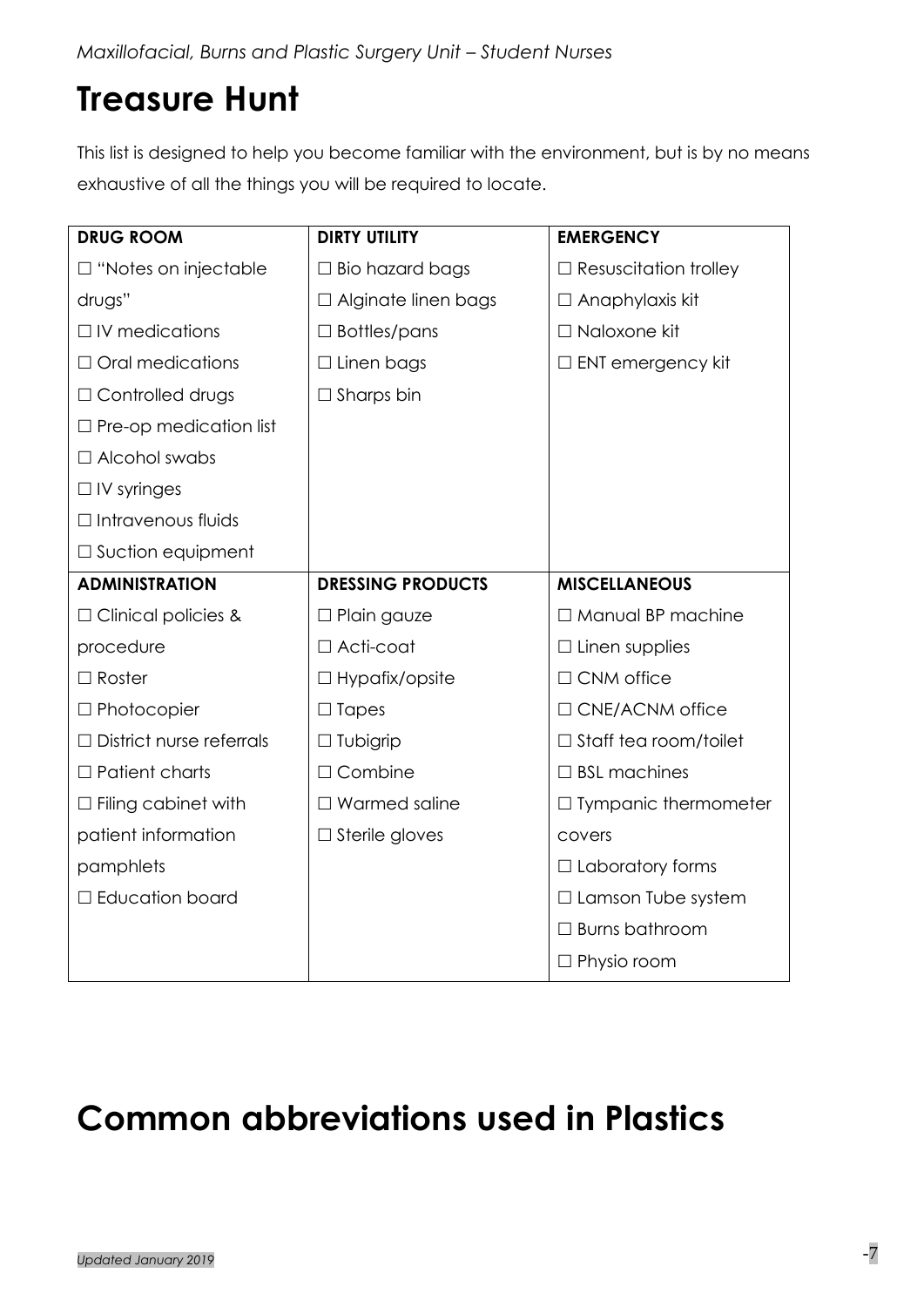#### *Nursing terms*

- $\div$  **DDWR** Dressing down ward round
- **COD** Change of dressing
- **SCD** Sequential compression device
- **HOBE** Head of bed elevated
- **ROS** Removal of sutures
- **Dx** Discharge
- **T/C** Toilet chair
- **CC** Circulatory checks
- **❖ NBM** Nil by mouth
- **❖ ATW** Arrived to ward
- **RTW**  Returned to ward
- **IVAB's**  Intravenous antibiotics

#### *Medical terms*

- **MM -** Malignant Melanoma
- $\div$  **SCC** Squamous cell carcinoma
- **BCC** Basel cell carcinoma
- **WLE** Wide local excision
- **D/C** Direct closure
- **\*** TRAM Transverse rectus abdominis muscle
- **STSG or SSG** Split thickness skin graft
- **DA** Donor area
- **SSM** Skin sparing mastectomy
- **ND** Neck dissection
- ◆ **ORIF** Open reduction internal fixation
- $\bullet$  **I & D** Incision and drainage
- **w/o** Washout
- **Deb** Debridement
- **Exc**  Excision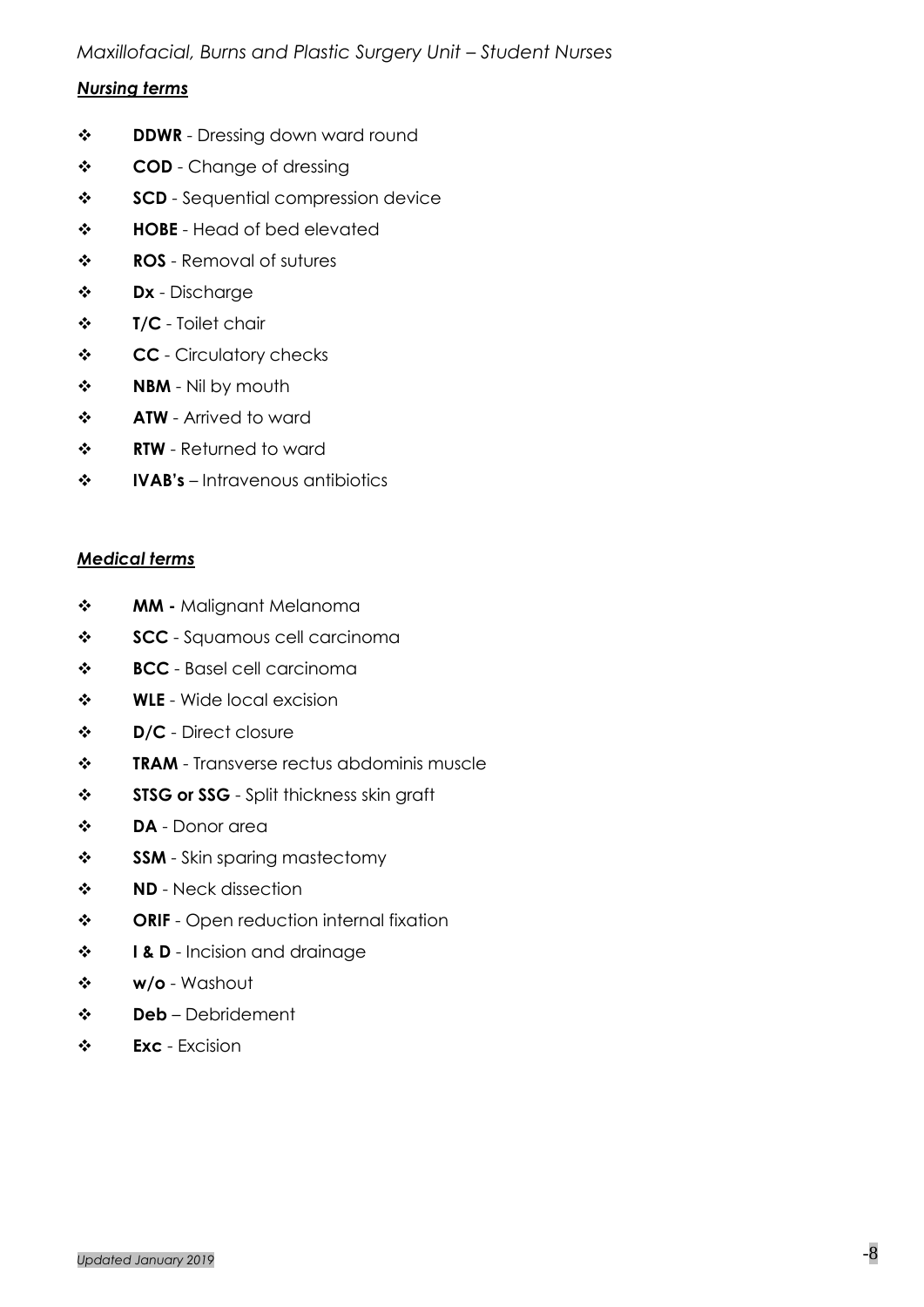# **Weekly Focus**

These are examples only and are no way exhaustive of skills/ conditions/ competencies that you can develop during your placement with us.

### **Week One**

- $\cdot \cdot$  Running of the unit day to day routines (see exemplars on pages 10-11)
- \* Completing personal objectives and presenting to your preceptor (by day two of your placement – please see Linda if you are having any problems)
- Aware of the anatomy of the skin
- General pre/post-operative care
- \* Pressure Ulcer Care and Management
- \* Fluid Balance Management

### **Week Two**

- ◆ Primary and secondary intention
- ❖ Basic Wound Management
- \* Removal of sutures, staples and drains
- $\cdot$  Skin Tears

### **Week Three**

- ◆ Discharge Planning including district nurse referrals
- ❖ Grafts
- **\*** Burns management

### **Week Four**

- $\triangle$  Flaps
- Wound assessment and management

### **Week Five - Nine**

◆ Discuss with Linda or your preceptor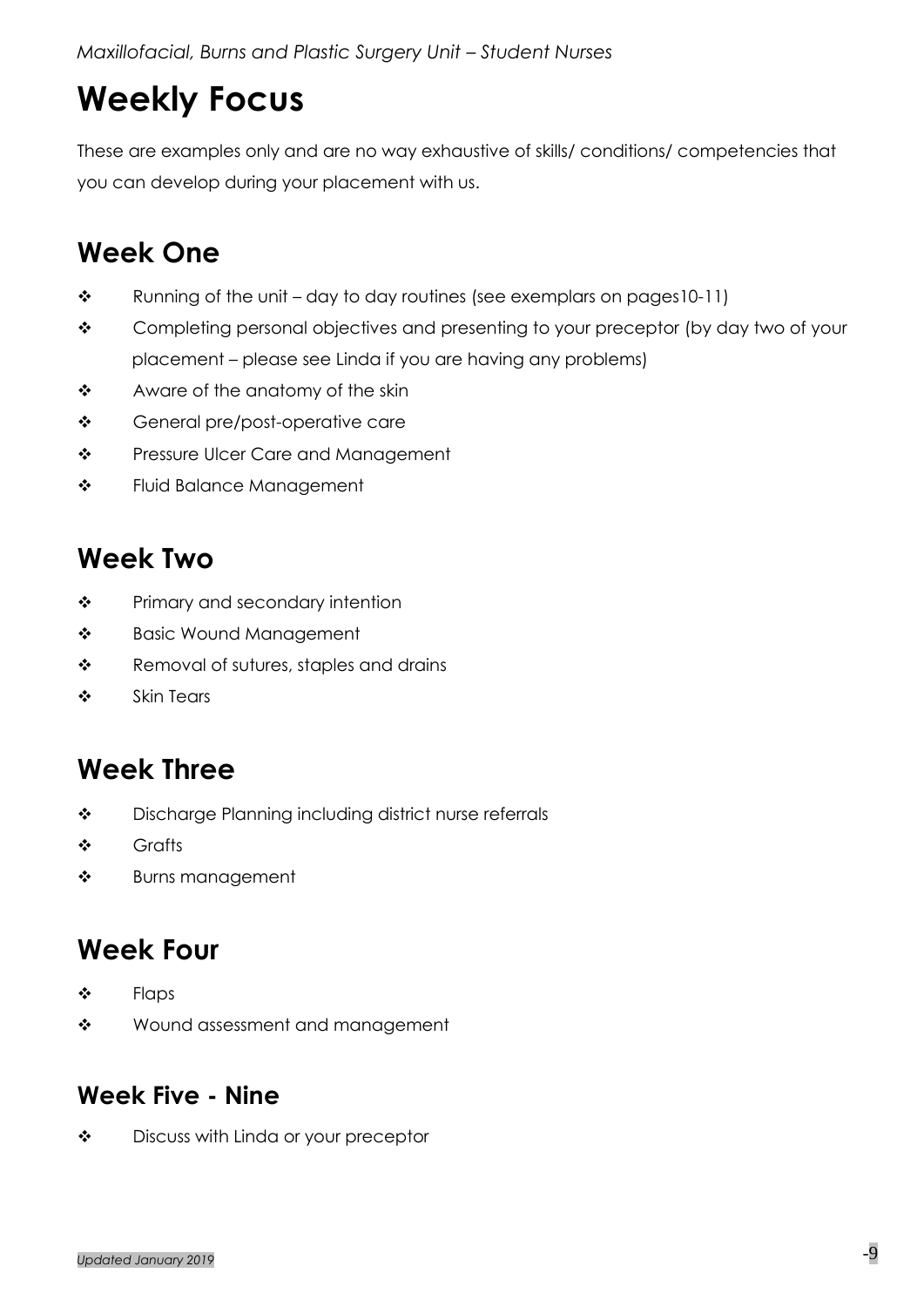### **Exemplars**

#### **EXEMPLAR – PLASTICS MORNING SHIFT PLANNER**

| <b>Time</b><br>Patient | 0700                                       | 0800                         | 4                                    | 0900 | 1000                      | 1100                                          | 1200                         | 1300 |                                         | 1400 | <b>UPDATE</b>                                    | 1500                                    |
|------------------------|--------------------------------------------|------------------------------|--------------------------------------|------|---------------------------|-----------------------------------------------|------------------------------|------|-----------------------------------------|------|--------------------------------------------------|-----------------------------------------|
| Patient #1             | <b>DDWR</b><br><b>Drains</b><br><b>FBC</b> | Vitals<br><b>BSL</b><br>Meds | TrendCare<br>prediction<br>for 24hrs |      | <b>COD</b><br><b>ADLs</b> | DX. (incl.<br>district<br>nurse<br>referrals) | Vitals<br><b>BSL</b><br>Meds |      | TrendCare<br>Actualisatio<br>n for duty | Meds | Update IBA<br>&<br>Nursing<br>handover<br>report | <b>FBC</b><br>IDC<br>Progres<br>s notes |

#### **EXEMPLAR – PLASTICS AFTERNOONSHIFT PLANNER**

| <b>Time</b><br>Patient | 1500 | 1600                     | 1700       | 1800 | 1900 | 2000                                |                                        | 2100 | 2200 | <b>UPDATE</b>                                    | 2300              |
|------------------------|------|--------------------------|------------|------|------|-------------------------------------|----------------------------------------|------|------|--------------------------------------------------|-------------------|
| Patient<br>#1          |      | Drains<br>Vitals<br>Meds | <b>BSL</b> | Meds |      | <b>Vitals</b><br><b>BSL</b><br>Meds | TrendCare<br>Actualisation<br>for duty |      | Meds | Update IBA<br>&<br>Nursing<br>handover<br>report | IDC<br><b>FBC</b> |

#### **EXEMPLAR OF EMERGENCY DEPARTMENT TRANSFERS**

| ED Tx.     | ATW @:                                                                                                                                                                                                                                                                                                |
|------------|-------------------------------------------------------------------------------------------------------------------------------------------------------------------------------------------------------------------------------------------------------------------------------------------------------|
| Patient #1 | <b>Baseline Vitals</b><br>Medical admit<br>Nursing admission & careplan<br>Peri-operative checklist (if for theatre)<br>ECG >60 (anyone), Maori & pacific (over 45) or anyone with known cardiac condition<br><b>TrendCare Prediction &amp; Actualisation</b><br>Update IBA & Nursing handover report |

#### **EXEMPLAR OF POST-OPERATIVE PATIENTS**

| Post-op    | RTW $@:$                                                                                                                                                                                                                                                                                                   |
|------------|------------------------------------------------------------------------------------------------------------------------------------------------------------------------------------------------------------------------------------------------------------------------------------------------------------|
| Patient #1 | Vitals on RTW<br>Vitals 1/2 hour<br>Vitals 1/2 hour<br>Vitals 1 hourly for 4 hours<br>Vitals 4 hourly if satisfactory<br>Chart regular medications &/or post-op medications – order from pharmacy if not stock items<br>Notify family<br>Return belongings<br>Update TrendCare/IBA/nursing handover report |